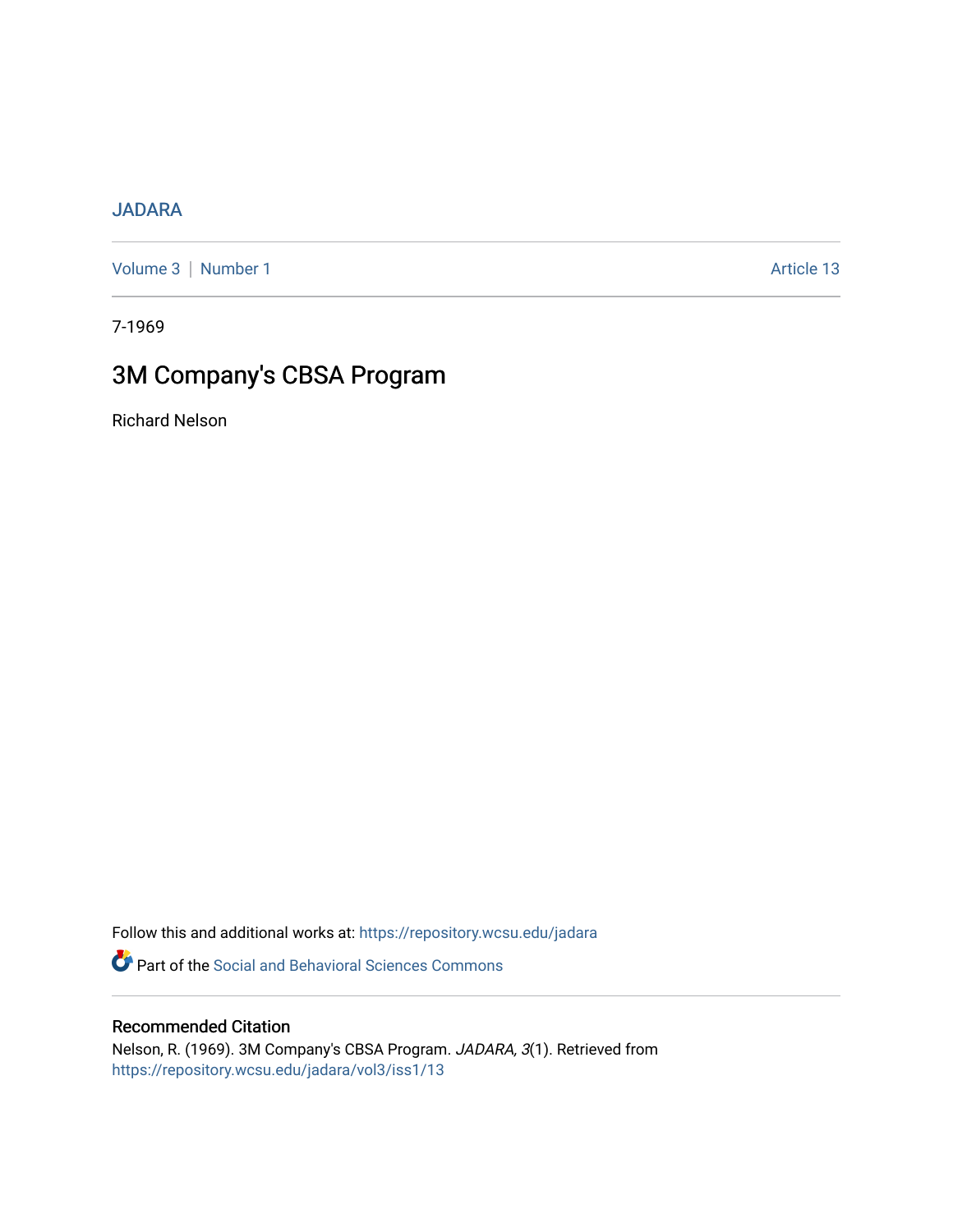#### Nelson: 3M Company's CBSA Program

# 3M COMPANY'S CBSA PROGRAM

#### RICHARD NELSON

About five years ago we came up with an idea that if implemnted, would benefit society, the local business commun ity, 3M Company, and most importantly, the individual.

The program, which is called Community Business Serv ices Associates, combines expertise from sevral agencies. Namely, the State and Federal Vocational Rehabilitation Agencies, 3M Company's business experience and again, the most important ingredient, the individual.

The plan was to establish physical handicapped indivi duals, who could not otherwise find employment in the com petitive job market, into a small business of their own. The CBSA business, which the handicapped individual owns and operates, offers the following services: photo copying ser vices, mailing list services, laminating service, rental of over head projectors for meetings, rental of advertising point of display boxes, special occasion letters, statement making, and a variety of other allied services.

We have found many of the above services are needed by small and medium size businessmen who cannot justify the expense of business equipment to provide the above services. They will use and can justify the expense of buying these services—if they are available in their local community.

The Vocational Rehabilitation Agency refers the qualified handicapped the prospects and present the CBSA Pro gram. If it is agreed that the CBSA Program is the right vocational plan for the individual, the rehabilitation counse lor authorizes the prospect to enter into the program.

1

Published by WestCollections: digitalcommons@wcsu,